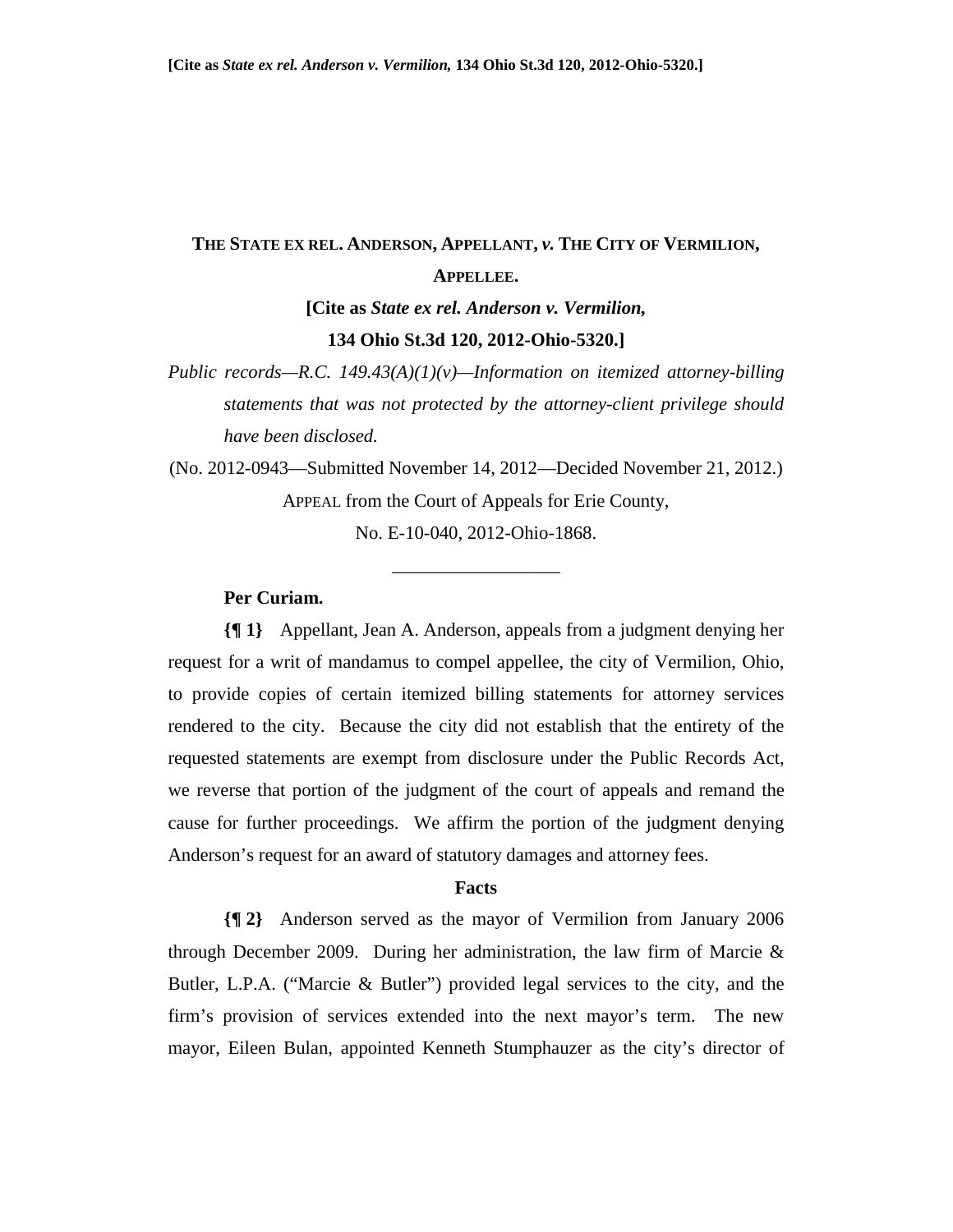law. Stumphauzer's law firm, Stumphauzer, O'Toole, McLaughlin, McGlamery & Loughman Co., L.P.A. ("Stumphauzer & O'Toole"), billed the city over \$27,000 for legal services provided during the first six weeks of the new mayor's administration.

**{¶ 3}** Because she thought that the annual legal fees expended by the new administration would far exceed the fees incurred during her administration, Anderson made several records requests to permit public scrutiny of the city's expenditure of funds for legal services. On May 25, 2010, Anderson personally delivered a written public-records request to the city's finance director for copies of certain records, including "all itemized billing statements received from Kenneth Stumphauzer, Stumphauzer & O'Toole, [and] Marcie & Butler, for January, February, March and April 2010."

**{¶ 4}** The city acknowledged its receipt of Anderson's request but denied it on the basis that the requested legal bills are exempted from disclosure by the attorney-client privilege:

[T]he detailed billing statements, describing the specific work performed for and advice rendered to the City by Stumphauzer O'Toole and any other lawyers rendering services to the City are covered by the attorney-client privilege. In particular, bills submitted by Stumphauzer O'Toole to the City describe each matter with respect to which legal services were rendered, the dates on which such legal services were rendered and the specific tasks performed. As a result, we cannot agree to provide you with those detailed itemized billing statements.

**{¶ 5}** In September 2010, Anderson filed a petition in the court of appeals. Anderson sought a writ of mandamus to compel Vermilion to provide

2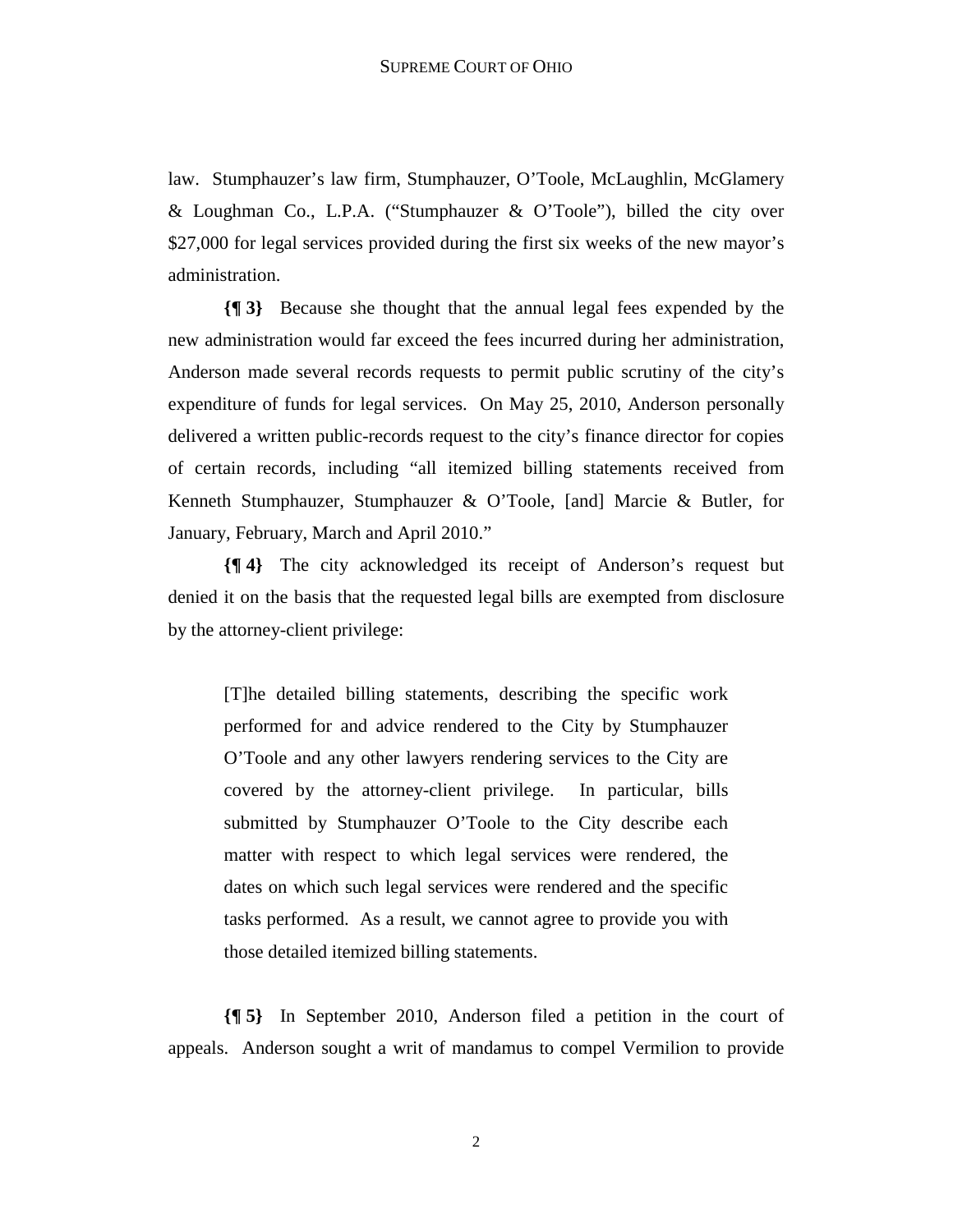copies of the nonexempt portions of the requested itemized attorney-billing statements. Anderson also requested an award of statutory damages and attorney fees. The court granted an alternative writ, and the city submitted an answer to the petition. Anderson filed a motion for summary judgment, and the city filed a brief in opposition. The court of appeals granted Anderson's motion for an in camera review of the requested attorney-billing statements, and the city filed the statements under seal.

**{¶ 6}** On April 25, 2012, the court of appeals denied Anderson's motion for summary judgment, granted summary judgment in favor of Vermilion, and denied the writ.

**{¶ 7}** This cause is now before the court on Anderson's appeal as of right.

#### **Analysis**

### *Summary Judgment*

**{¶ 8}** The court of appeals denied Anderson's motion for summary judgment and, in essence, granted summary judgment in favor of Vermilion by determining that "there remains no genuine issue of material fact and [the city] is entitled to judgment as a matter of law." 6th Dist. No. E-10-040, 2012-Ohio-1868, ¶ 13. *See also Todd Dev. Co., Inc. v. Morgan*, 116 Ohio St.3d 461, 2008- Ohio-87, 880 N.E.2d 88, ¶ 17 ("When a party moves for summary judgment, the nonmovant has an opportunity to respond, and the court has considered all the relevant evidence, the court may enter summary judgment against the moving party, despite the nonmoving party's failure to file its own motion for summary judgment").

**{¶ 9}** "Summary judgment is appropriate when an examination of all relevant materials filed in the action reveals that 'there is no genuine issue as to any material fact and that the moving party is entitled to judgment as a matter of law.' " *Smith v. McBride*, 130 Ohio St.3d 51, 2011-Ohio-4674, 955 N.E.2d 954,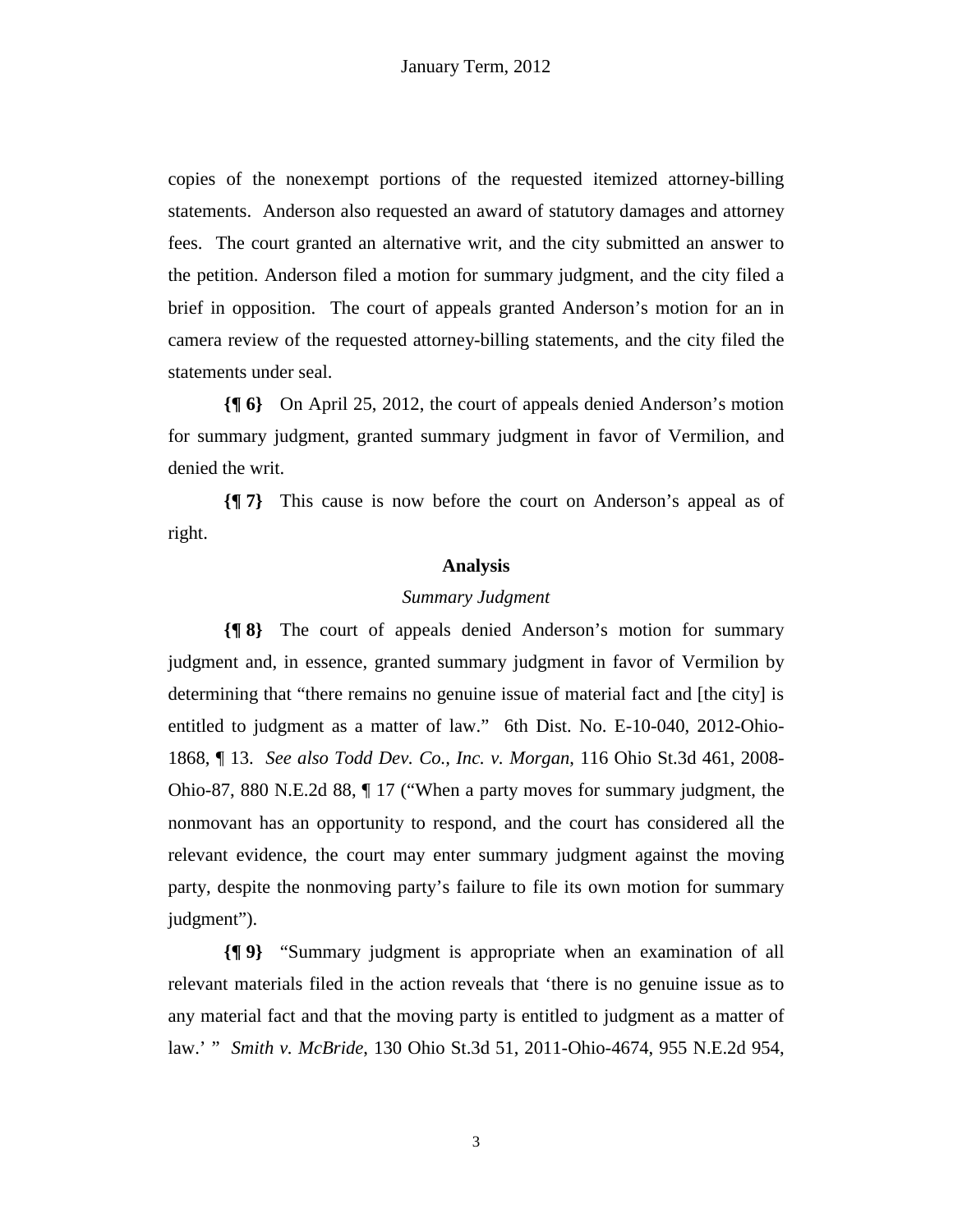¶ 12, quoting Civ.R. 56(C). "In reviewing whether the trial court's granting of summary judgment was proper, we apply a de novo review." *Troyer v. Janis*, 132 Ohio St.3d 229, 2012-Ohio-2406, 971 N.E.2d 862, ¶ 6.

# *Mandamus*

**{¶ 10}** The court of appeals entered summary judgment in favor of Vermilion on Anderson's mandamus claim for itemized attorney-billing statements. "Mandamus is the appropriate remedy to compel compliance with R.C. 149.43, Ohio's Public Records Act." *State ex rel. Physicians Commt. for Responsible Medicine v. Ohio State Univ. Bd. of Trustees*, 108 Ohio St.3d 288, 2006-Ohio-903, 843 N.E.2d 174, ¶ 6. "We construe the Public Records Act liberally in favor of broad access and resolve any doubt in favor of disclosure of public records." *State ex rel. Rocker v. Guernsey Cty. Sheriff's Office*, 126 Ohio St.3d 224, 2010-Ohio-3288, 932 N.E.2d 327, ¶ 6.

**{¶ 11}** Vermilion claims—and the court of appeals found—that the requested itemized attorney-billing statements are exempt from disclosure based on the attorney-client privilege. "Exceptions to disclosure under the Public Records Act, R.C. 149.43, are strictly construed against the public-records custodian, and the custodian has the burden to establish the applicability of an exception." *State ex rel. Cincinnati Enquirer v. Jones-Kelley*, 118 Ohio St.3d 81, 2008-Ohio-1770, 886 N.E.2d 206, paragraph two of the syllabus.

# *Attorney-Client Privilege*

**{¶ 12}** R.C. 149.43(A)(1)(v) excludes "[r]ecords the release of which is prohibited by state or federal law" from the definition of "public record" for purposes of the Public Records Act. "The attorney-client privilege, which covers records of communications between attorneys and their government clients pertaining to the attorneys' legal advice, is a state law prohibiting release of [those] records." *State ex rel. Besser v. Ohio State Univ.*, 87 Ohio St.3d 535, 542, 721 N.E.2d 1044 (2000).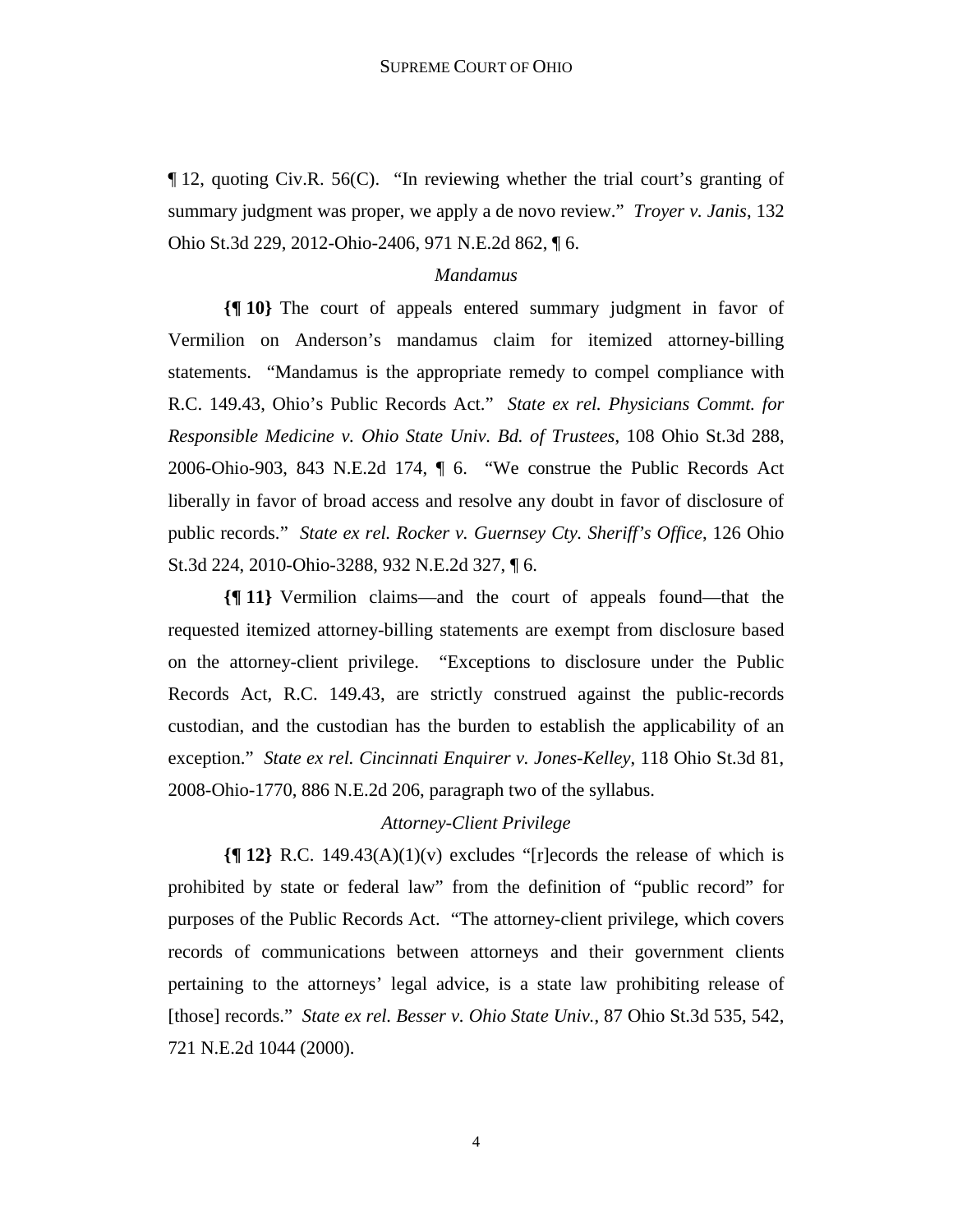**{¶ 13}** More specifically, we have held that the narrative portions of itemized attorney-billing statements containing descriptions of legal services performed by counsel for a client are protected by the attorney-client privilege. *State ex rel. Dawson v. Bloom-Carroll Local School Dist.*, 131 Ohio St.3d 10, 2011-Ohio-6009, 959 N.E.2d 524, ¶ 28-29; *see also State ex rel. McCaffrey v. Mahoning Cty. Prosecutor's Office*, 133 Ohio St.3d 139, 2012-Ohio-4246, 976 N.E.2d 877, ¶ 36.

**{¶ 14}** Anderson requested itemized attorney-billing statements for services provided to Vermilion by Stumphauzer, Stumphauzer & O'Toole, and Marcie & Butler for January, February, March, and April 2010. The Stumphauzer & O'Toole billing statements include the title of the matter being handled, e.g., the case name or general subject, a narrative description of the legal services provided, the hours expended, and the amount due. The Marcie & Butler statements include the dates the services were rendered, a narrative description of the services rendered, the hours and fee rate for the services provided, and the amount of money billed.

**{¶ 15}** Under the Public Records Act, insofar as these itemized attorneybilling statements contain nonexempt information, e.g., the general title of the matter being handled, the dates the services were performed, and the hours, rate, and money charged for the services, they should have been disclosed to Anderson. "If a public record contains information that is exempt from the duty to permit public inspection or to copy the public record, the public office or the person responsible for the public record shall make available all of the information within the public record that is not exempt." R.C. 149.43(B)(1).

**{¶ 16}** The parties submitted the requested attorney-billing statements under seal for the court of appeals' review. As we have held, the nonexempt portions of the records submitted under seal in public-records mandamus cases must be disclosed: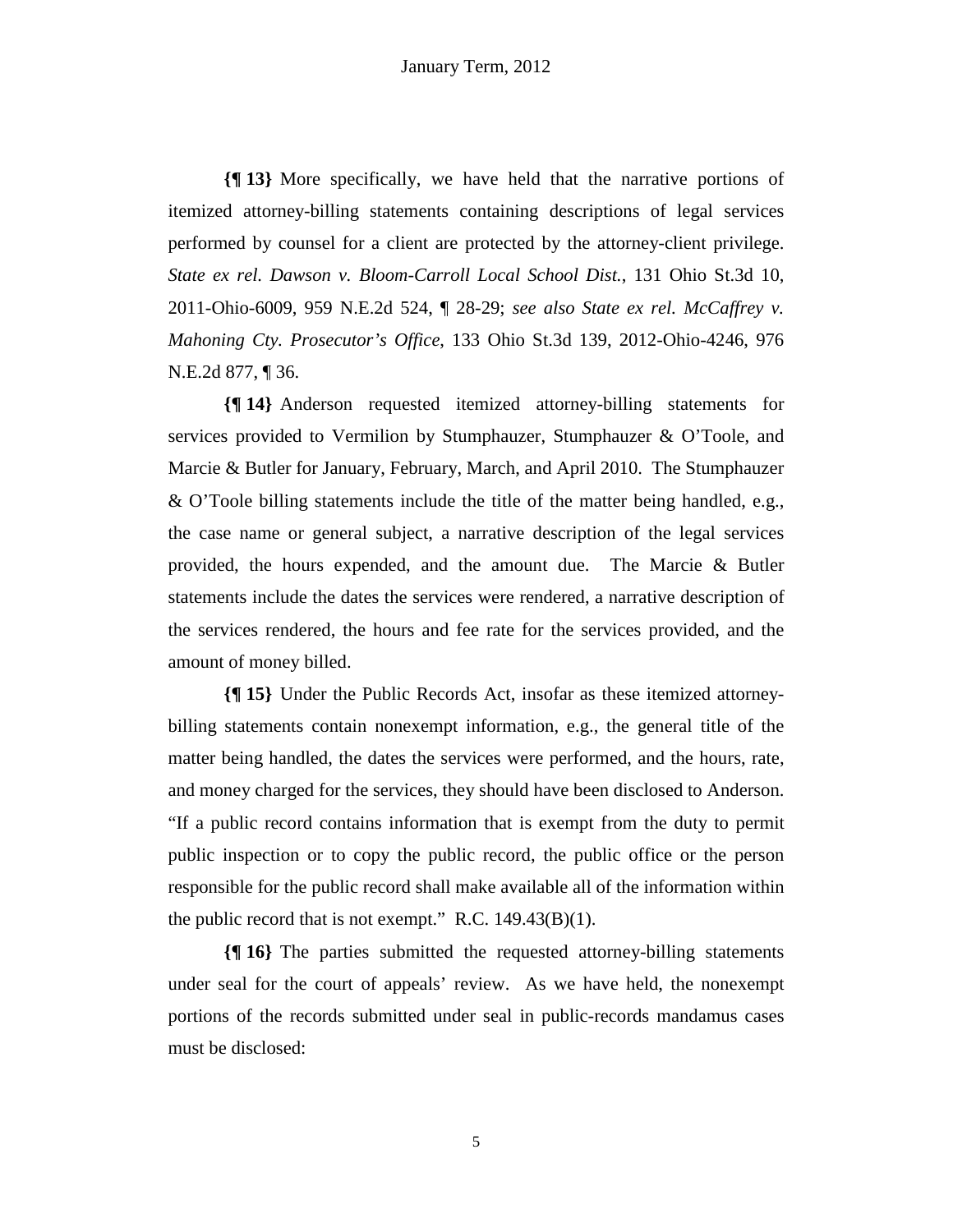"[W]hen a governmental body asserts that public records are excepted from disclosure and such assertion is challenged, the court must make an individualized scrutiny of the records in question. *If the court finds that these records contain excepted information, this information must be redacted and any remaining information must be released*."

(Emphasis added.) *State ex rel. Master v. Cleveland*, 75 Ohio St.3d 23, 31, 661 N.E.2d 180 (1996), quoting *State ex rel. Natl. Broadcasting Co., Inc. v. Cleveland*, 38 Ohio St.3d 79, 526 N.E.2d 786 (1988), paragraph four of the syllabus.

**{¶ 17}** Consequently, in *McCaffrey*, 133 Ohio St.3d 139, 2012-Ohio-4246, 976 N.E.2d 877, at ¶ 35-37, we held that the respondents in a public-records mandamus case had complied with a records request by providing copies of civilcase logs that had been redacted to exclude the narrative portions of the logs that were covered by attorney-client privilege.

**{¶ 18}** The city nevertheless makes three separate arguments to support the court of appeals' conclusion. Vermilion first claims that Anderson waived her right to the nonexempt portions of the requested attorney-billing statements because after the court of appeals' judgment, she requested summaries of the information in attorney bills excluding attorney-client information and the city satisfied that request. It is true that providing the requested records to a relator generally renders moot a public-records mandamus claim. *See State ex rel. Striker v. Smith*, 129 Ohio St.3d 168, 2011-Ohio-2878, 950 N.E.2d 952, ¶ 22. But Anderson's postjudgment records request was for records for a different period of time—June 2010 through May 2012—than the period at issue in this case— January through April 2010. Therefore, Anderson did not waive her mandamus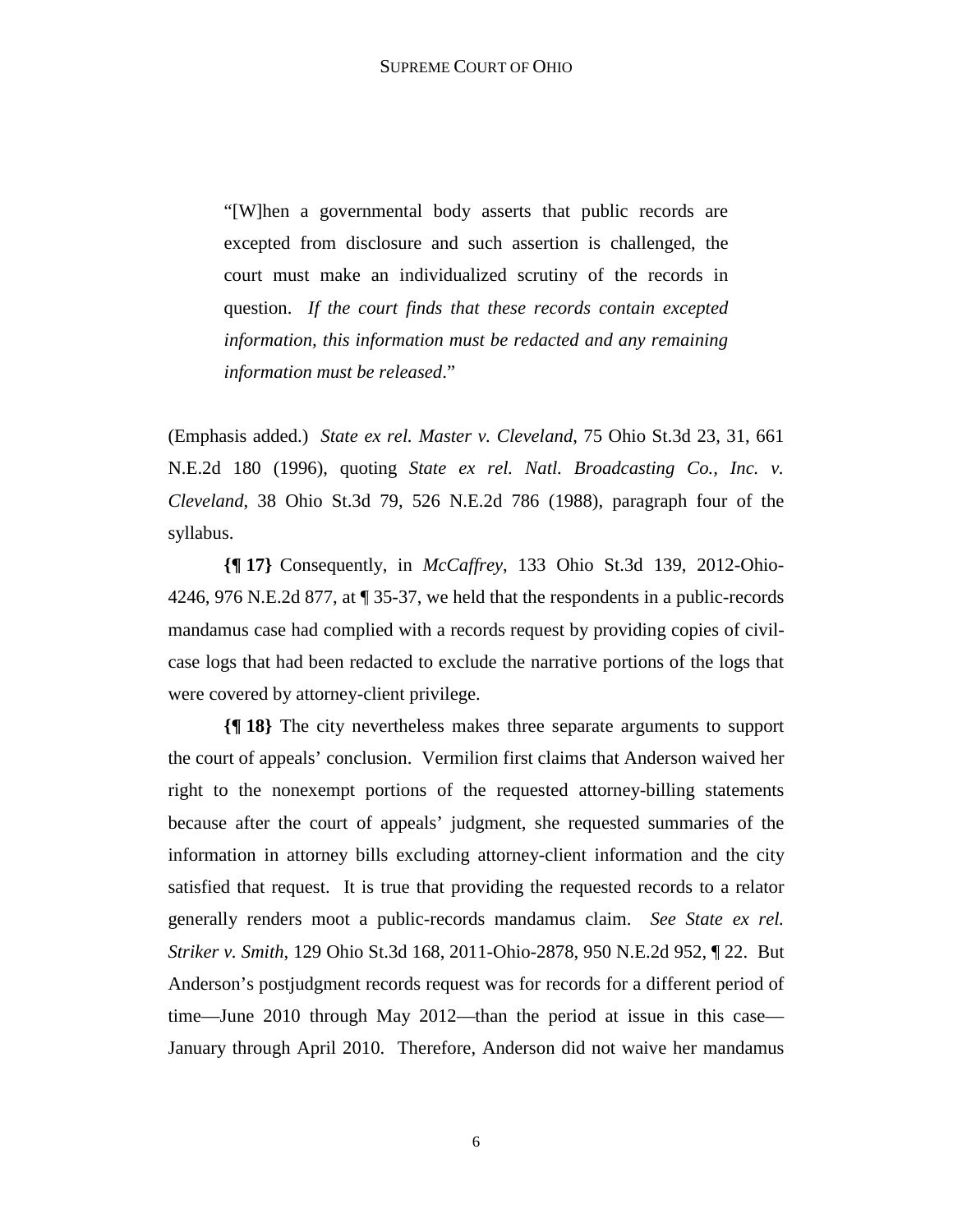claim or appeal by seeking and receiving different records than those at issue in this case.

**{¶ 19}** The city next claims that it need not provide copies of the nonexempt portions of the requested attorney-billing statements because after redacting the narrative portions that are covered by the attorney-client privilege, the remainder would be "meaningless." But there is no indication that the city's subjective belief concerning the value of this information is true. The provision of information concerning the hours expended and rate charged for attorney services may have some value to the requester. Nor is there any exception to the explicit duty in R.C.  $149.43(B)(1)$  for public offices to make available all information that is not exempt after redacting the information that is exempt.

**{¶ 20}** Finally, the city contends that the statements were either exempt from disclosure under the attorney-client privilege or so inextricably intertwined so as to also be privileged. The court of appeals agreed with that assertion based on our decision in *Dawson*, 131 Ohio St.3d 10, 2011-Ohio-6009, 959 N.E.2d 524, where we noted that attorney-billing statements withheld by a school district were "either covered by the attorney-client privilege or so inextricably intertwined with the privileged materials as to also be exempt from disclosure." *Id.* at ¶ 29.

**{¶ 21}** Nevertheless, in the very same paragraph cited by the city and relied on by the court of appeals, we emphasized that the school district did not have to provide the nonexempt portions of the statements to the requester in that case because the district had already provided summaries containing the nonexempt information:

Therefore, the school district properly responded to Dawson's request for itemized invoices of law firms providing legal services to the district in matters involving Dawson and her children by providing her with summaries of the invoices including the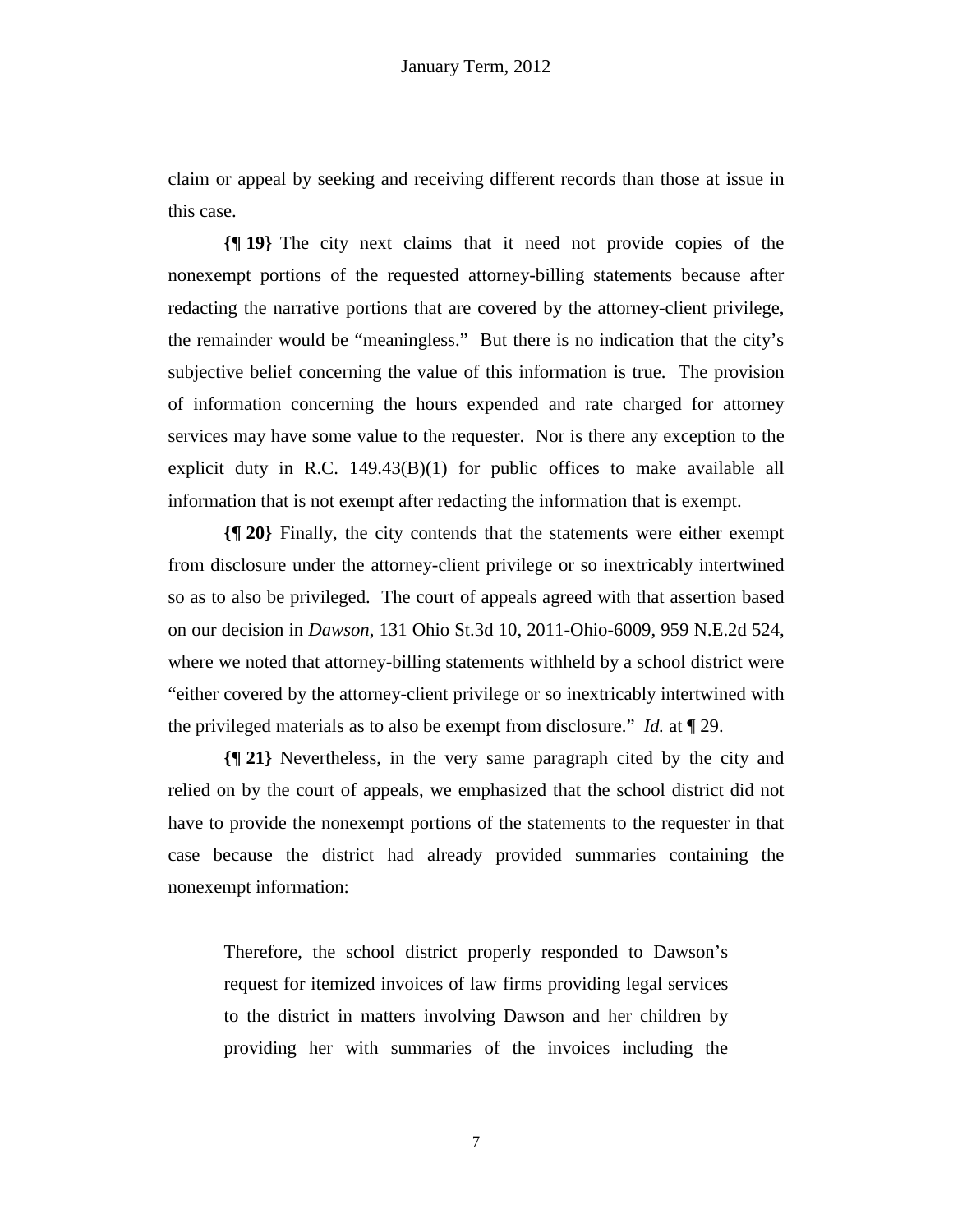attorney's name, the fee total, and the general matter involved. No further access to the detailed narratives contained in the itemized billing statements was warranted.

*Id.*

**{¶ 22}** In essence, the relator in *Dawson* was not entitled to the nonexempt portions of the requested itemized attorney-billing statements, because she had already been provided that information by the school district in the summaries. This rendered the relator's claim for that part of the records moot. *Striker*, 129 Ohio St.3d 168, 2011-Ohio-2878, 950 N.E.2d 952, at ¶ 22.

**{¶ 23}** This is the crucial fact that distinguishes this case from *Dawson*. Vermilion did not provide Anderson with alternate records that contain the nonexempt information from the requested attorney-billing statements for January 2010 through April 2010. Therefore, her claim for these records is not moot, and she is entitled to that portion of the statements after they have been redacted to prevent disclosure of the narrative portions that are covered by the attorney-client privilege. R.C. 149.43(B)(1); *Natl. Broadcasting Co.*, 38 Ohio St.3d 79, 526 N.E.2d 786, at paragraph four of the syllabus. By concluding otherwise, the court of appeals erred.

**{¶ 24}** Therefore, the court of appeals erred in denying Anderson's motion for summary judgment and granting summary judgment in favor of the city on Anderson's public-records mandamus claim. Anderson established her entitlement to a writ of mandamus to compel Vermilion to provide her with copies of the nonexempt portions of the requested itemized attorney-billing statements.

# *Statutory Damages and Attorney Fees*

**{¶ 25}** Anderson claims that the court of appeals also erred in denying her request for statutory damages and attorney fees. In assessing this claim, we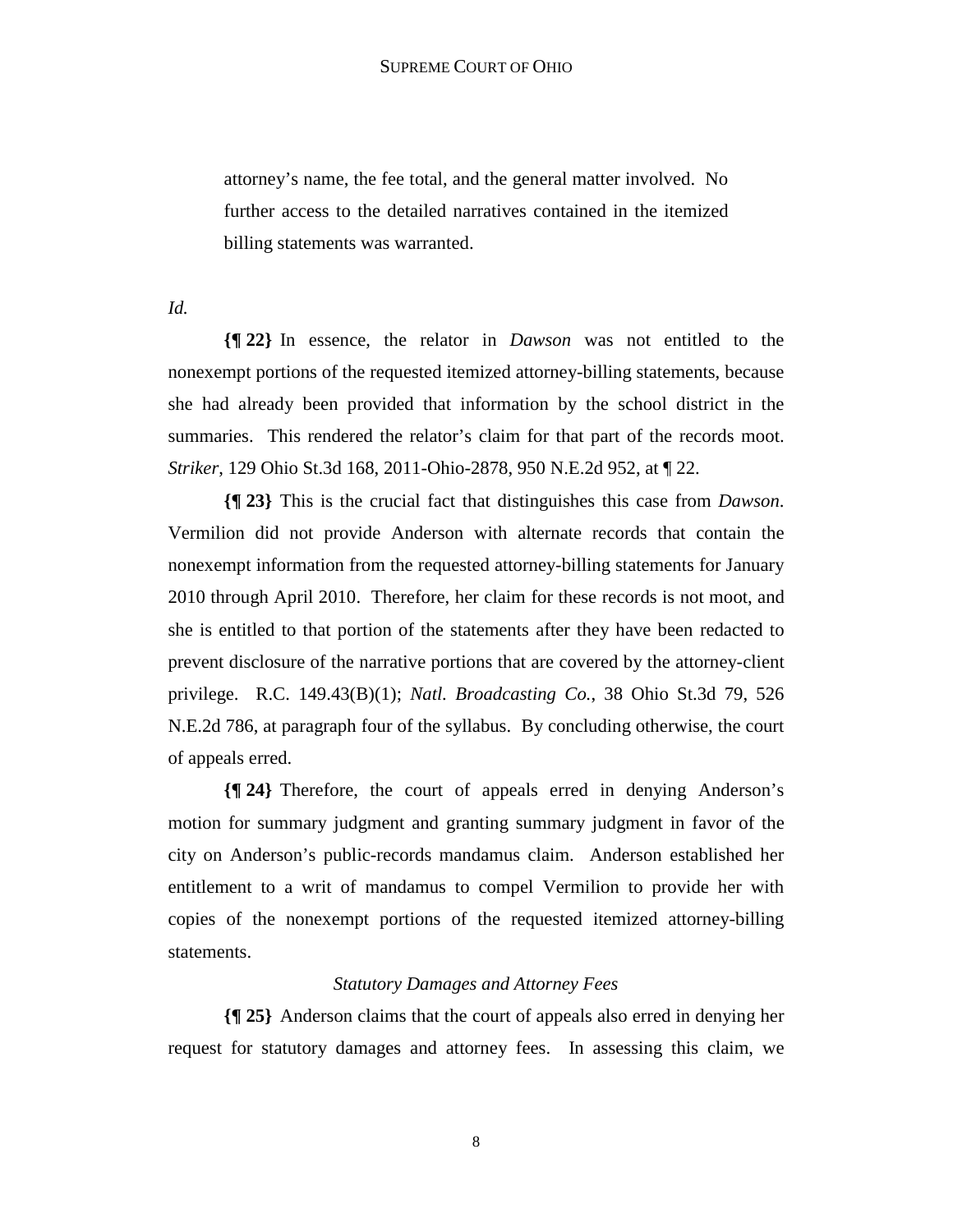review whether the court of appeals abused its discretion in denying the request. *State ex rel. Patton v. Rhodes*, 129 Ohio St.3d 182, 2011-Ohio-3093, 950 N.E.2d  $965, \P 12.$ 

**{¶ 26}** The court of appeals did not abuse its discretion in denying Anderson's request, because a large part of the requested statements are exempt from disclosure. *See State ex rel. Mahajan v. State Med. Bd. of Ohio,* 127 Ohio St.3d 497, 2010-Ohio-5995, 940 N.E.2d 1280, ¶ 64 (denying request for statutory damages and attorney fees for reasons including that most of the public-records claims lacked merit). In addition, a well-informed public office could have reasonably believed, based on our decision in *Dawson*, 131 Ohio St.3d 10, 2011- Ohio-6009, 959 N.E.2d 524, at ¶ 29, that the nonexempt portions of the attorneybilling statements could be withheld from disclosure. *See* R.C. 149.43(C)(1) and (2); *see also State ex rel. Doe v. Smith*, 123 Ohio St.3d 44, 2009-Ohio-4149, 914 N.E.2d 159, ¶ 37 and 40.

### **Conclusion**

**{¶ 27}** Based on the foregoing, the court of appeals erred in granting summary judgment in favor of the city and denying Anderson's claim for a writ of mandamus. We reverse that portion of the judgment of the court of appeals and remand the cause for further proceedings consistent with this opinion. We affirm the portion of the judgment denying Anderson's request for statutory damages and attorney fees.

Judgment accordingly.

O'CONNOR, C.J., and PFEIFER, LUNDBERG STRATTON, O'DONNELL, LANZINGER, CUPP, and MCGEE BROWN, JJ., concur.

\_\_\_\_\_\_\_\_\_\_\_\_\_\_\_\_\_\_

 Seeley, Savidge, Ebert & Gourash Co., L.P.A., and Andrew D. Bemer, for appellant.